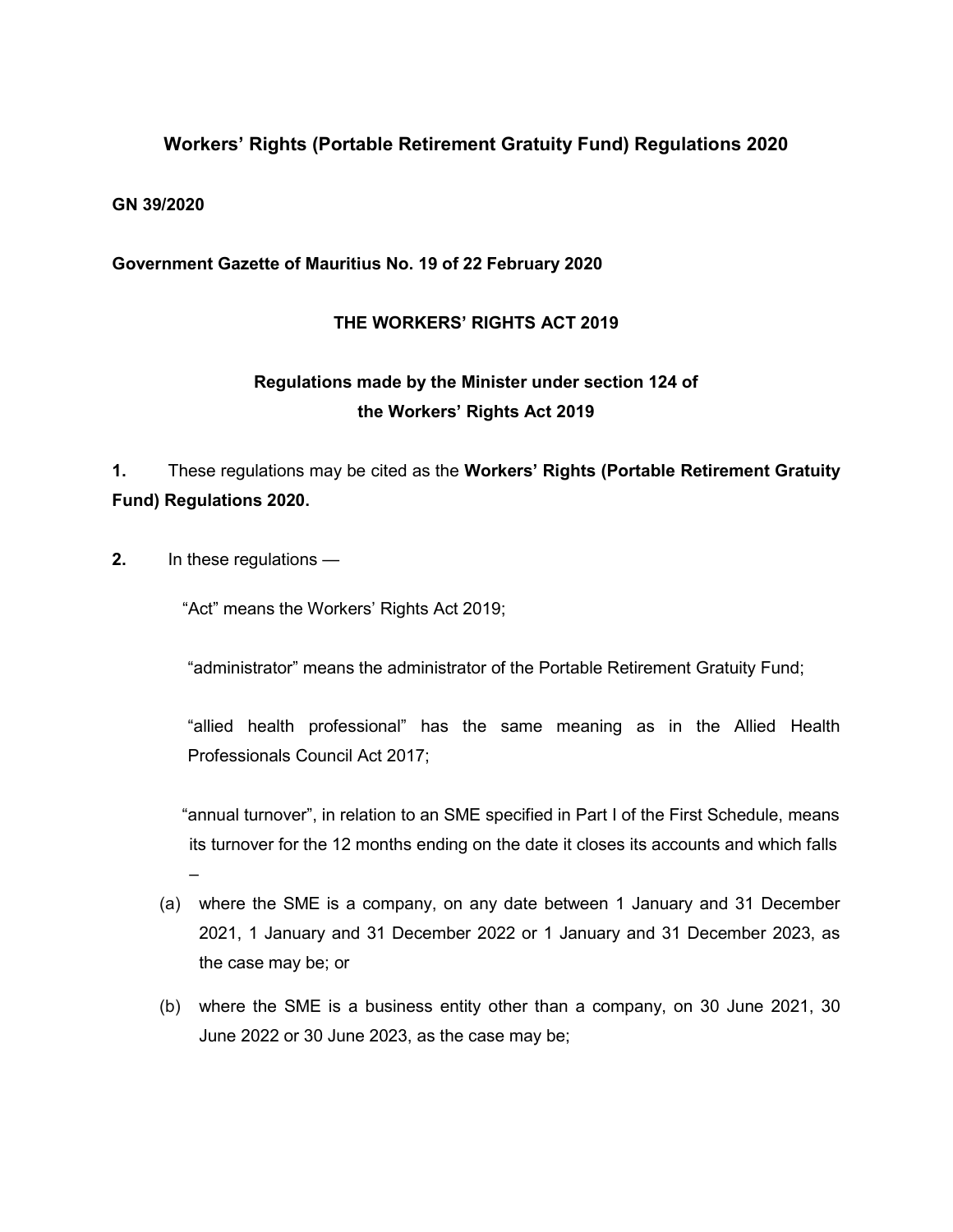"company" has the same meaning as in the Income Tax Act;

"monthly remuneration" has the same meaning as in section 87 of the Act;

"worker" has the same meaning as in section 87 of the Act.

**Amended by** [\[GN No. 123 of 2020\]](https://supremecourt.govmu.org/get-doc-link/GN_No._123_of_2020)

**3.** (1) For the purpose of section 94 of the Act —

(a) the rate of contribution to be paid —

- (i) by the employer, in respect of a worker employed in an SME referred to in Part I of the First Schedule, shall be as specified in that Part of the Schedule;
- (ii) by an employer in respect of a worker employed in an SME referred to in Part II of the First Schedule shall be as specified in that Part of the Schedule;
- (iii) by any other employer in respect of a worker referred to in Part Ill of the First Schedule shall be as specified in that Part of the Schedule;
- (b) the amount of contribution to be made by a self-employed shall be as specified in Part IV of the First Schedule;

(c) the date prescribed for the payment of contributions shall be –

(i) where an employer is already paying contributions on or after 1 January 2020, such date as from which the contributions are paid;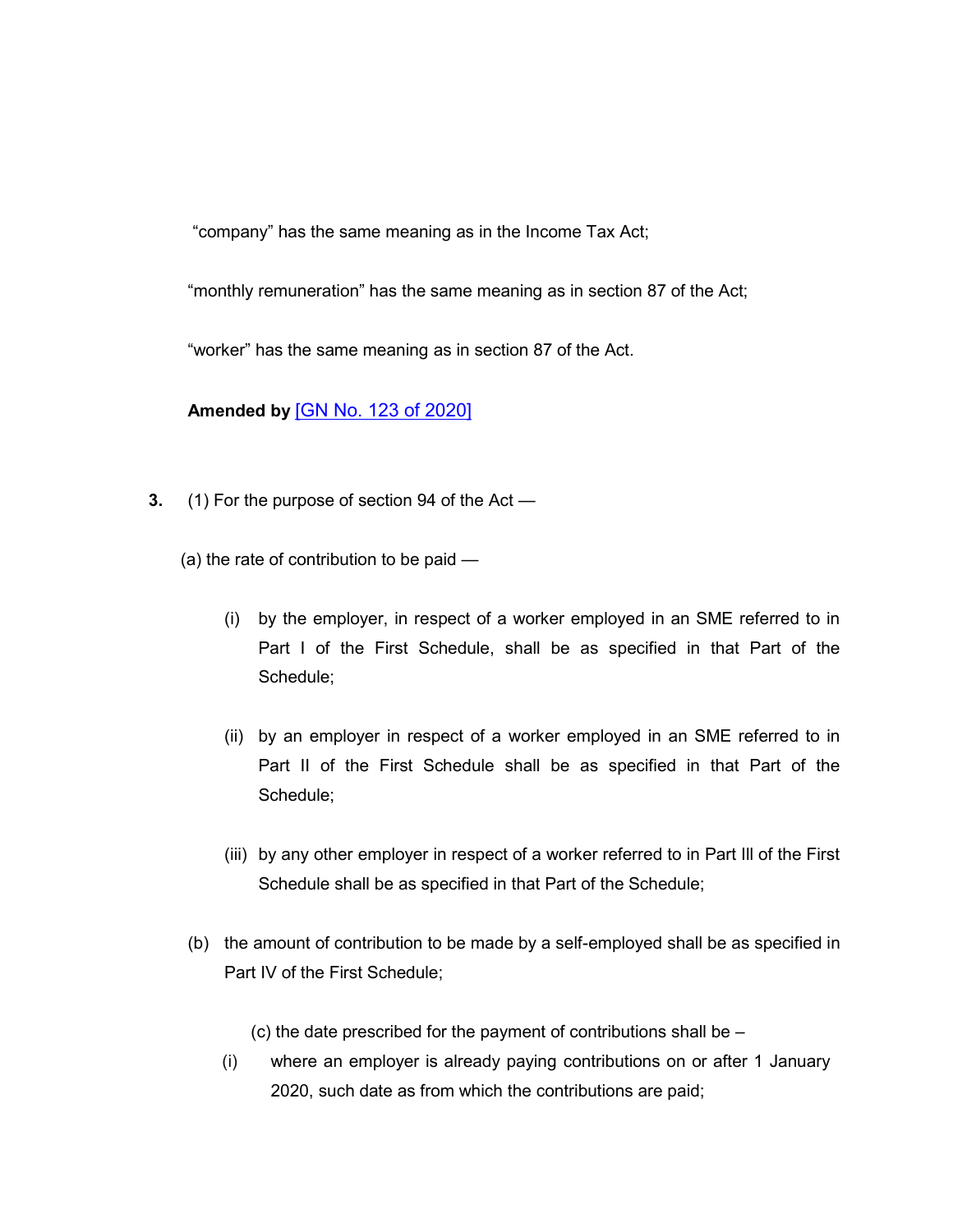- (ii) where an employer paid contributions on or after 1 January 2020 but thereafter ceased to pay such contributions at any time before 1 January 2022, 1 January 2022;
- (iii) in every other case, 1 January 2022.

 (2) A partial payment of contributions in respect of a worker referred to in Part I of the First Schedule shall be made from the seed capital for the period starting on 1 January 2022 and ending on 31 December 2024.

## **Amended by** [\[GN No. 123 of 2020\]](https://supremecourt.govmu.org/get-doc-link/GN_No._123_of_2020)

**4.** An application by a worker, or the legal heirs of a worker, for the payment of gratuity under section 98(2)(a) of the Act shall be made in the form set out in the Second Schedule.

- **5.** (1) Every employer shall, as from the date specified in regulation 3(1)(c)
	- (a) pay, on a monthly basis, the contributions specified in section 94 of the Act;
	- (b) where the employment of a worker is terminated, pay the contributions specified in section 95(2)(a)(i) of the Act;
	- (c) where he opts to pay the contributions payable under section 95(2)(b) of the Act to the Director-General, pay the contributions; and
	- (d) submit the returns specified in section 102(1), (2) or (3) of the Act,

electronically through such computer system as the Director-Genera! or the administrator, as the case may be, may approve.

(2) A self-employed who pays contributions under section 94(4) of the Act shall pay the contributions electronically through such computer system as the Director-Genera! may approve.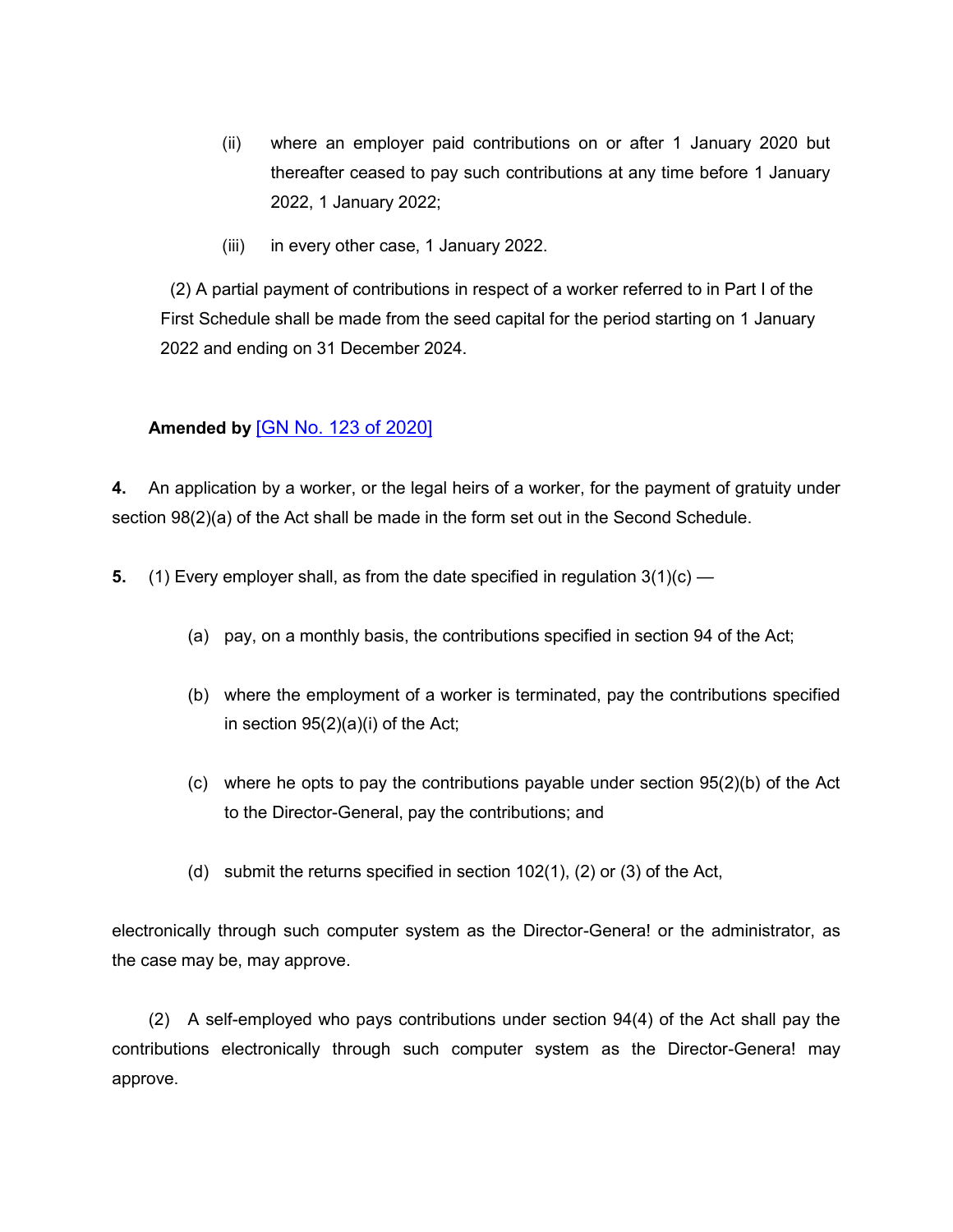(3) Every employer shall, where applicable, pay contributions equivalent to the amount representing the difference between the value of the accumulated fund and the lump sum referred to in section 96 of the Act, into the Portable Retirement Gratuity Fund electronically through such computer system as the Director-General may approve.

## **Amended by** [\[GN No. 123 of 2020\]](https://supremecourt.govmu.org/get-doc-link/GN_No._123_of_2020)

- **6.** For the purpose of section 102(3) of the Act, an employer shall, where
	- (a) a worker's employment is terminated; or
	- (b) a worker dies before the retirement age,

submit to the administrator a return setting out the following additional details in respect of the worker —

- (i) the National Identity Card number of the worker;
- (ii) the date the worker took up employment with the employer;
- (iii) the date of termination of employment or death of the worker, as the case may be;
- (iv) whether the worker was employed on a full-time or part-time basis; and
- (v) such other particulars as may be required.

**7.** The contribution due by an enterprise which is insolvent shall, pending the recovery of any unpaid contribution referred to in section 101(2) of the Act, be funded from the amount of seed capital specified in the third column of the Schedule to the Workers' Rights (Amount of Seed Capital) Regulations 2019.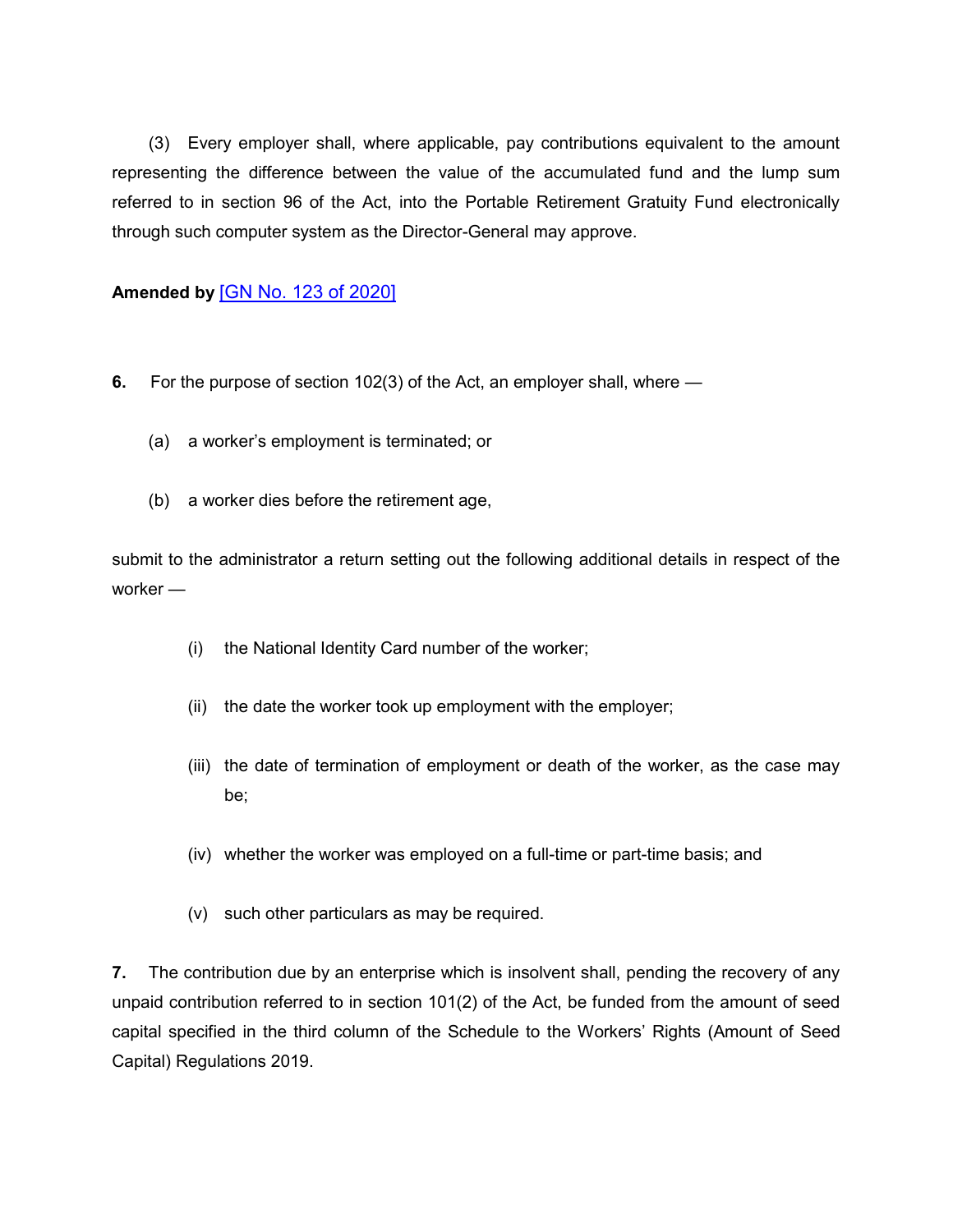- **8.** Where, on or after 24October20 19 but before 1 January 2020
	- (a) a worker retires in circumstances specified in section 109 of the Act, the worker shall be paid a gratuity in accordance with section 49 of the repealed Employment Rights Act as if the said section 49 has not been repealed;
	- (b) a worker who has been in continuous employment with the same employer for a period of not less than 12 months dies, the employer shall pay to the spouse or dependents of the deceased worker, as the case may be, a gratuity in accordance with section 49A of the repealed Employment Rights Act as if the said section 49A has not been repealed;
	- (c) the employment of a worker is terminated on grounds other than those specified in section 70(1) of the Act, the termination shall be dealt with in accordance with Parts IX and X of the repealed Employment Rights Act as if the said Parts IX and X have not been repealed.
- **8A.** (1) The amount of gratuity to be paid by an employer to a worker or his legal heirs, as the case may be, under section 127(6A)(a) of the Act for the period starting on 1 January 2020 and ending on 31 December 2021 shall be equivalent to the lump sum calculated in accordance with section 96(4) of the Act.
	- (2) The total contribution to be made by an employer to the Portable Retirement Gratuity Fund under section 127(6A)(b) of the Act for the period starting 1 January 2020 and ending on 31 December 2021, in respect of a worker referred to in that section, shall be equivalent to –
		- (a) where the employment of the worker is terminated, an amount representing
			- (i) 15 days' final remuneration of the worker for every period of 12 months' employment from the date the worker is employed by the employer up to the date of the termination of his employment; and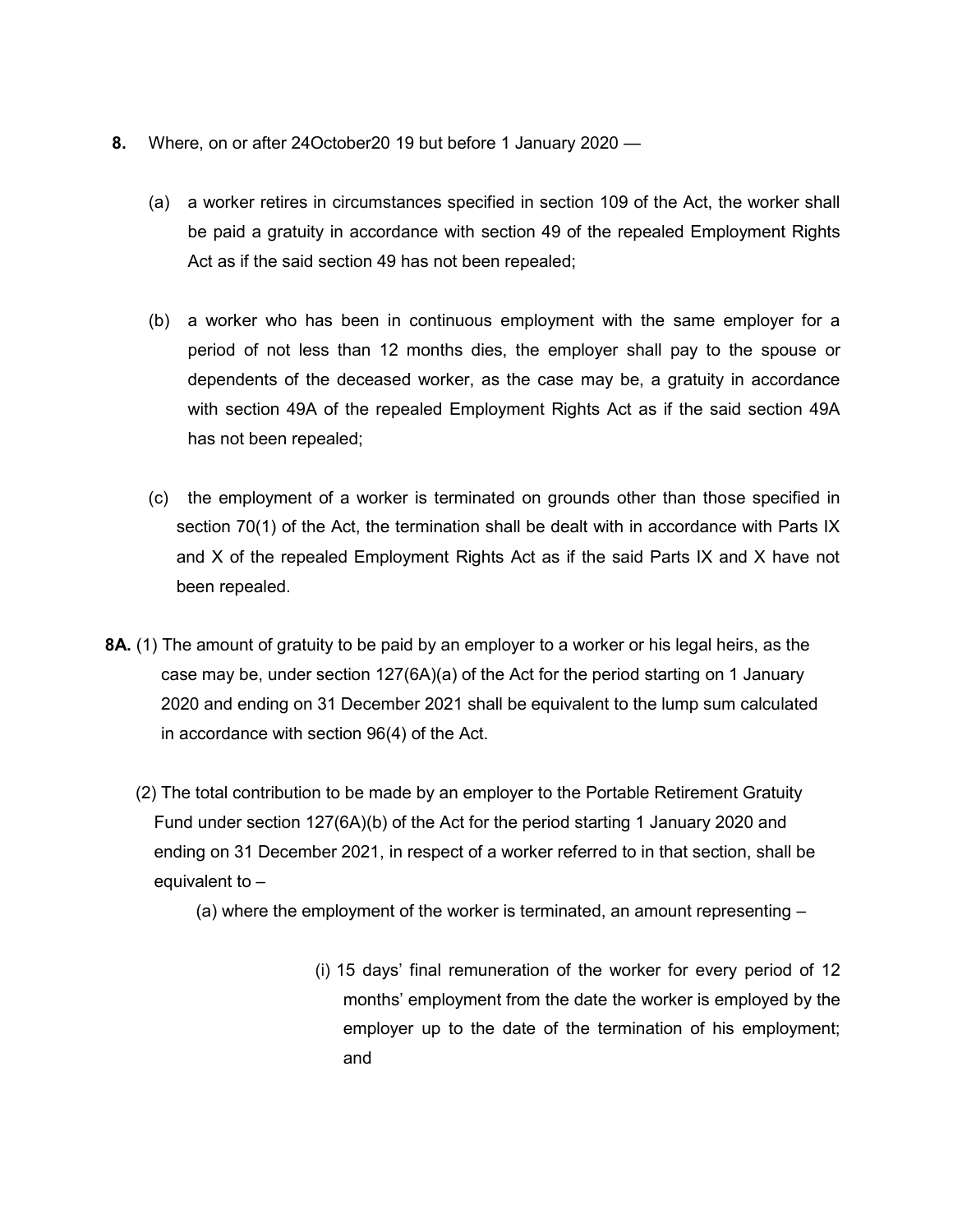- (ii)for every period of less than 12 months, a sum equal to one twelfth of the sum payable for 12 months' employment multiplied by the number of months during which the worker has remained in the employment of the employer;
- (b) where the worker resigns, an amount representing
	- (i) 15 days' final remuneration of the worker for every period of 12 months' employment starting on 1 January 2020 up to the date of resignation; and
	- (ii)for every period of less than 12 months, a sum equal to one twelfth of the sum payable for 12 months' employment, multiplied by the number of months during which the worker has remained in the employment of the employer.
- **8B.** Where an employer has, on or after 1 January 2020, paid contributions in respect of a worker under section 94, 95, 96 or 97 of the Act, as applicable, but has, at any time before 1 January 2022, ceased to pay such contributions, the employer shall –
	- (a) in the case of a worker who retires in circumstances specified in section 98(1)(a) of the Act, or where a worker dies, pay to the worker or his legal heirs, as the case may be, a gratuity equivalent to the lump sum calculated in accordance with section 96(4) of the Act and which shall be paid by the Administrator and the employer as specified in section 99(2) or 100 of the Act;
	- (b) in the case of a worker whose employment is terminated, pay to the Director-General any unpaid contributions, equivalent to –
		- (i) 15 days' final remuneration of the worker for every period of 12 months' employment from the date the worker is employed by the employer up to the date of the termination of his employment; and
		- (ii) for every period of less than 12 months, a sum equal to one twelfth of the sum payable for 12 months' employment, multiplied by the number of months during which the worker has remained in the employment of the employer;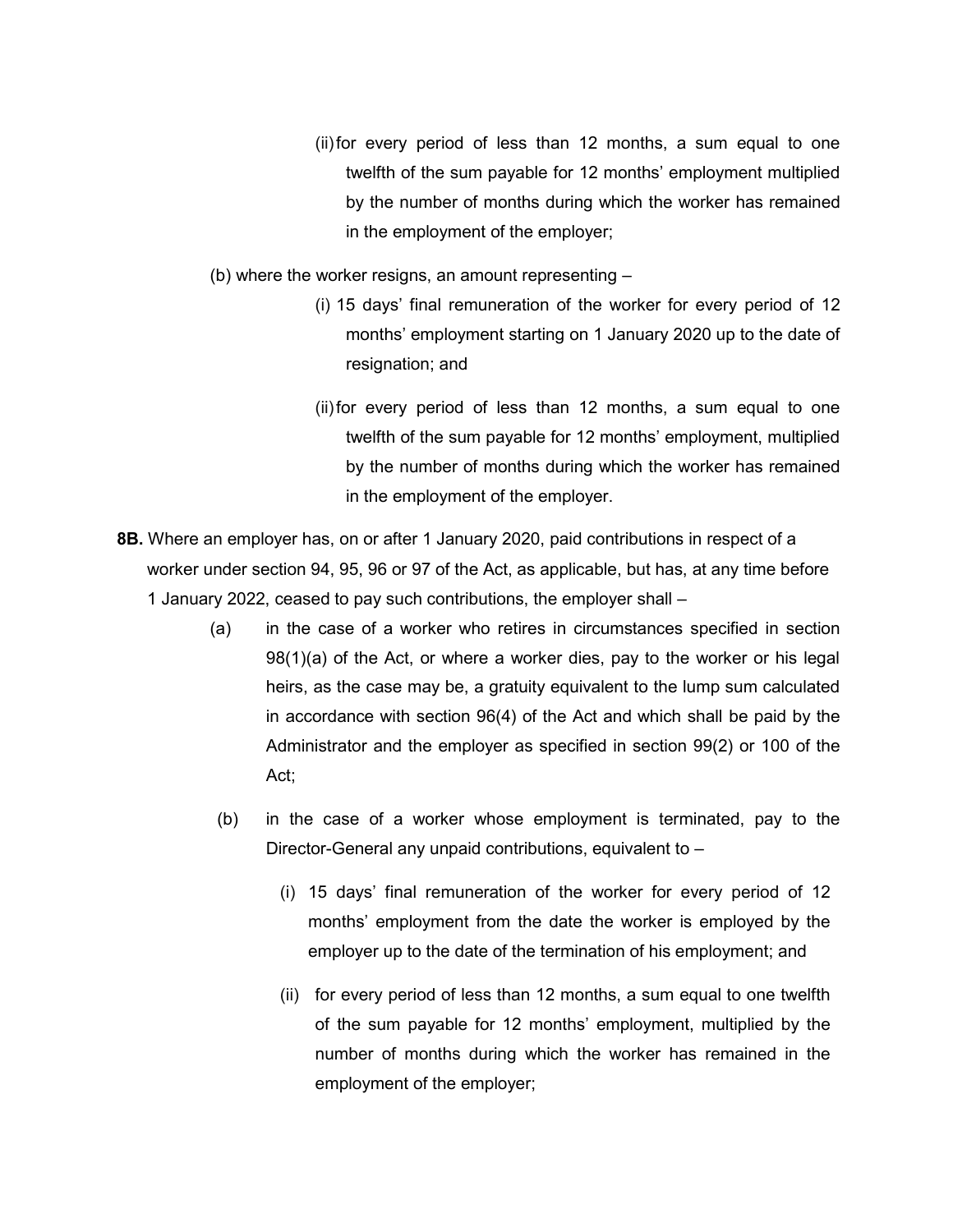- (c) in the case of a worker who ceases to be in the employment of an employer otherwise than where his employment is terminated, pay to the Director-General any unpaid contributions equivalent to –
	- (i) 15 days' final remuneration of the worker for every period of 12 months' employment beginning from 1 January 2020 up to the date of cessation of employment; and

(ii) for every period of less than 12 months, a sum equal to one twelfth of the sum payable for 12 months' employment multiplied by the number of months during which the worker has remained in the employment of the employer.

## **Added by** [\[GN No. 123 of 2020\]](https://supremecourt.govmu.org/get-doc-link/GN_No._123_of_2020)

**9.** (1) Subject to paragraph (2), these regulations shall be deemed to have come into operation on 1 January 2020.

(2) Regulation 8 shall be deemed to have come into operation on 24 October 2019.

Made by the Minister on 19 February 2020.

### **FIRST SCHEDULE** [Regulation 3]

## **PORTABLE RETIREMENT GRATUITY FUND MONTHLY CONTRIBUTION PAYABLE**

## **PART I – IN RESPECT OF A WORKER EMPLOYED IN AN SME, OTHER THAN AN SME SPECIFIED IN PART II**

## **FOR PERIOD 1 JANUARY 2022 TO 31 DECEMBER 2024**

**Amount of annual turnover of SME Period of** 

**contribution**

**Rate of contribution payable**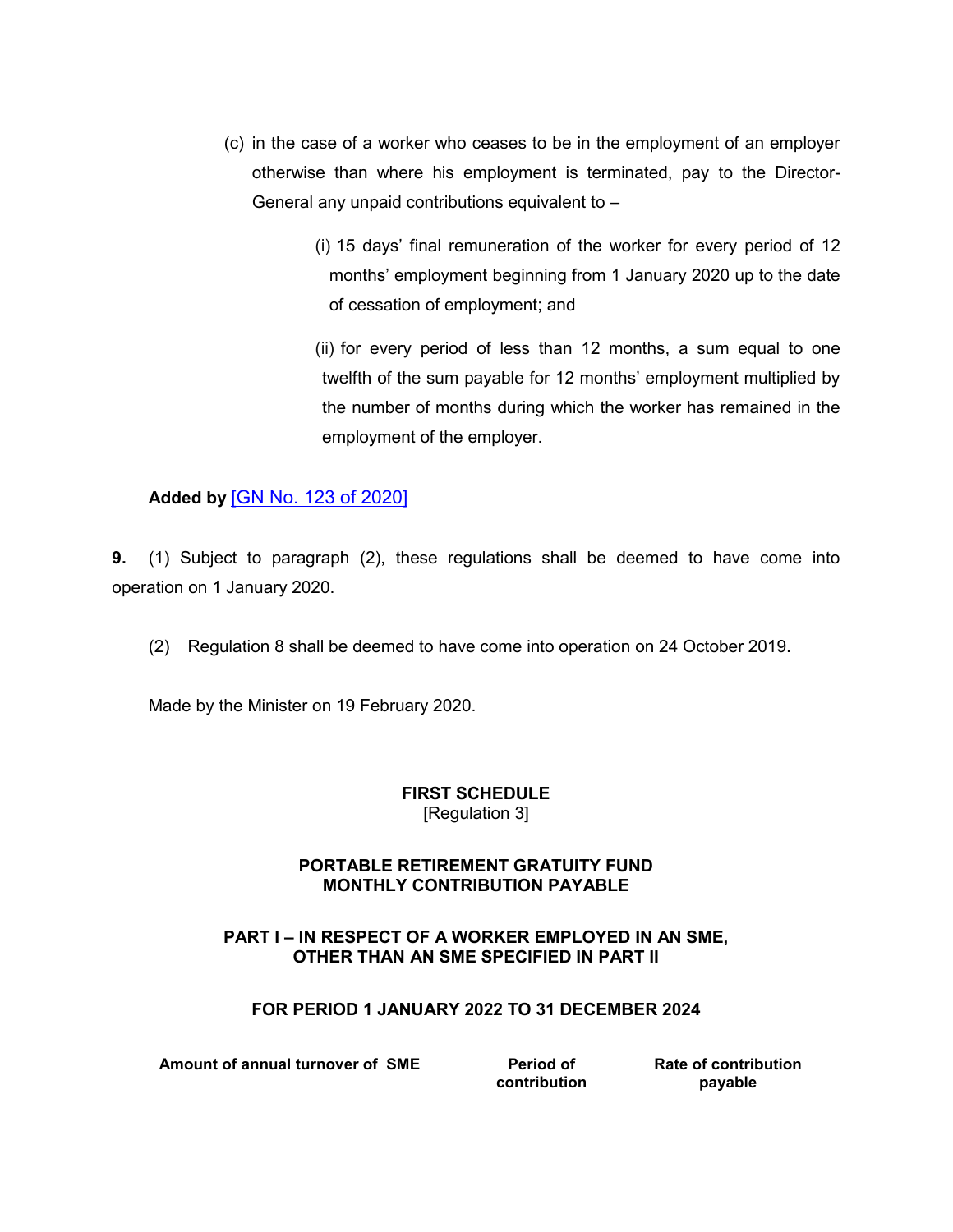#### **(% of monthly remuneration)**

|             |                                                 |                                                                                                |                                  |                                  | <b>From seed</b><br>capital | <b>By</b><br>employer |
|-------------|-------------------------------------------------|------------------------------------------------------------------------------------------------|----------------------------------|----------------------------------|-----------------------------|-----------------------|
| 1.          | $of -$                                          | Not more than 2 million rupees<br>for 12 months ending, in the case                            |                                  |                                  |                             |                       |
|             | (a)                                             | a company, between<br>1 January and 31 December<br>2021                                        |                                  | 1 January to 31<br>December 2022 | 2.4                         | 2.1                   |
|             | (b)                                             | a business entity other than<br>a company, on 30 June 2021                                     |                                  |                                  |                             |                       |
| (c)<br>2022 | a company, between<br>1 January and 31 December |                                                                                                | 1 January to 31<br>December 2023 | 1.6                              | 2.9                         |                       |
|             | (d)                                             | a business entity other than<br>a company, on 30 June 2022                                     |                                  |                                  |                             |                       |
|             | (e)                                             | a company, between<br>1 January and 31 December<br>2023                                        |                                  | 1 January to 31                  | 0.8                         | 3.7                   |
|             | (f)                                             | a business entity other than<br>a company, on 30 June 2023                                     |                                  | December 2024                    |                             |                       |
| 2.          | $of -$                                          | More than 2 million rupees<br>and up to 10 million rupees for<br>12 months ending, in the case |                                  |                                  |                             |                       |
|             | (a)                                             | a company, between<br>1 January and 31 December<br>2021; or                                    |                                  | 1 January to 31<br>December 2022 | 1.0                         | 3.5                   |
|             | (b)                                             | a business entity other than a<br>company, on 30 June 2021                                     |                                  |                                  |                             |                       |
|             | (c)                                             | a company, between<br>1 January and 31 December<br>2022; or                                    |                                  | 1 January to 31                  | 0.8                         | 3.7                   |
|             | (d)                                             | a business entity other than<br>a company, on 30 June 2022                                     |                                  | December 2023                    |                             |                       |
|             | (e)                                             | a company, between<br>1 January and 31 December<br>2023; or                                    |                                  | 1 January to 31                  | 0.3                         | 4.2                   |
|             | (f)                                             | a business entity other than<br>a company, on 30 June 2023                                     |                                  | December 2024                    |                             |                       |

**3.** More than 10 million rupees and up to 50 million rupees for 12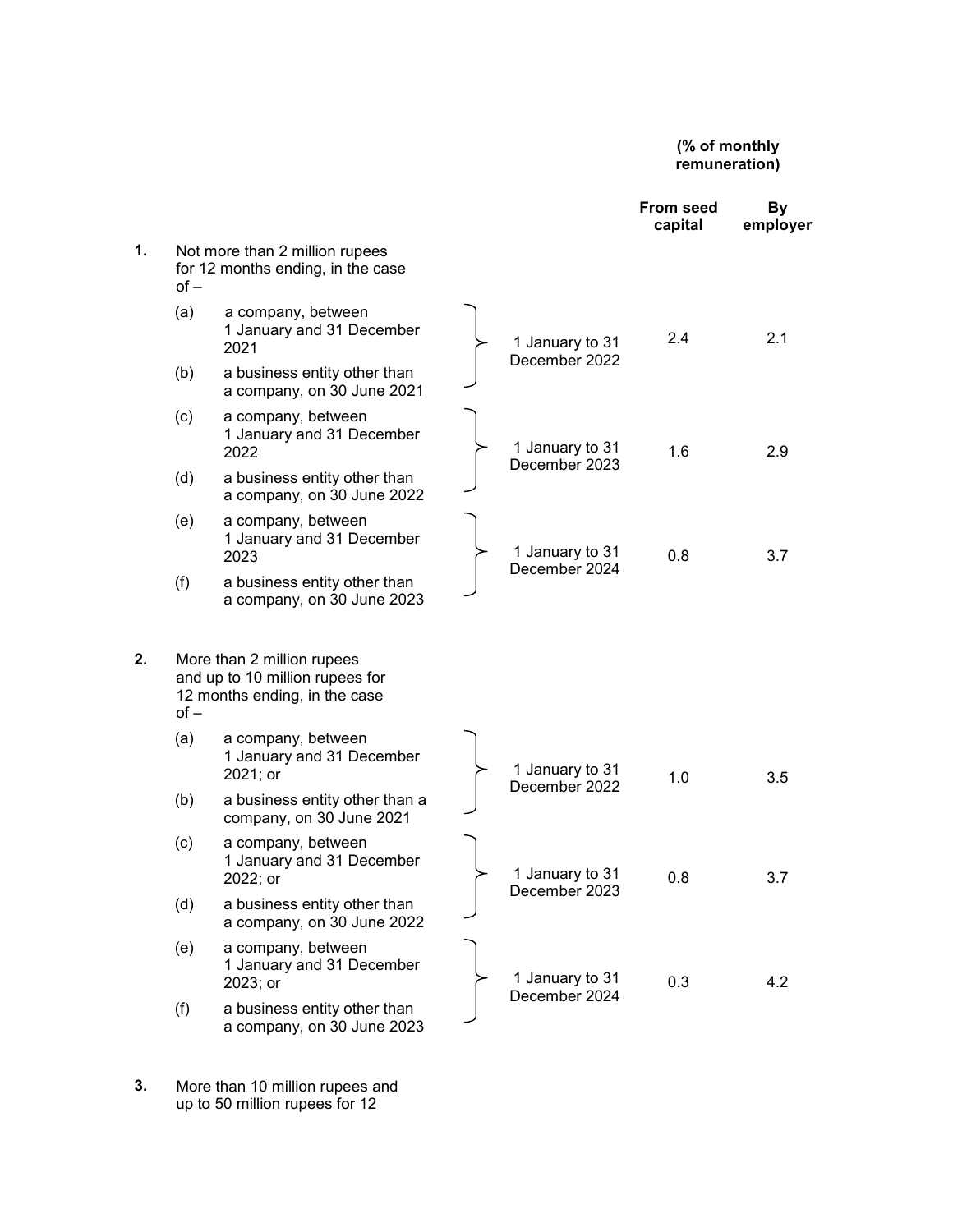months ending, in the case of –

| (a) | a company, between<br>1 January and 31 December<br>$2021;$ or |  | 1 January to 31<br>December 2022 |     | $3.5^{\circ}$ |
|-----|---------------------------------------------------------------|--|----------------------------------|-----|---------------|
| (b) | a business entity other than<br>a company, on 30 June 2021    |  |                                  |     |               |
| (c) | a company, between<br>1 January and 31 December<br>2022; or   |  | 1 January to 31<br>December 2023 | 0.5 | 4.0           |
| (d) | a business entity other than<br>a company, on 30 June 2022    |  |                                  |     |               |
| (e) | a company, between<br>1 January and 31 December<br>$2023;$ or |  | 1 January to 31<br>December 2024 | 0.3 | 4.2           |
| (f) | a business entity other than<br>a company, on 30 June 2023    |  |                                  |     |               |

## **FOR PERIOD 1 JANUARY 2025 AND THEREAFTER**

### **Rate of contribution by employer**

Any SME under this Part 1980 and 4.5% of monthly remuneration

**PART II – IN RESPECT OF A WORKER EMPLOYED IN AN SME PROVIDING SERVICES AS ACCOUNTANT OR ACCOUNTING FIRMS, ACTUARIES, ARCHITECTS, ATTORNEYS, BARRISTERS, SOLICITORS, ENGINEERS, LAND SURVEYORS, LEGAL CONSULTANTS, MEDICAL OR ALLIED HEALTH PROFESSIONALS, PROJECT MANAGERS IN THE CONSTRUCTION INDUSTRY, PROPERTY VALUERS, QUANTITY SURVEYORS AND TAX ADVISERS, OR THEIR REPRESENTATIVES**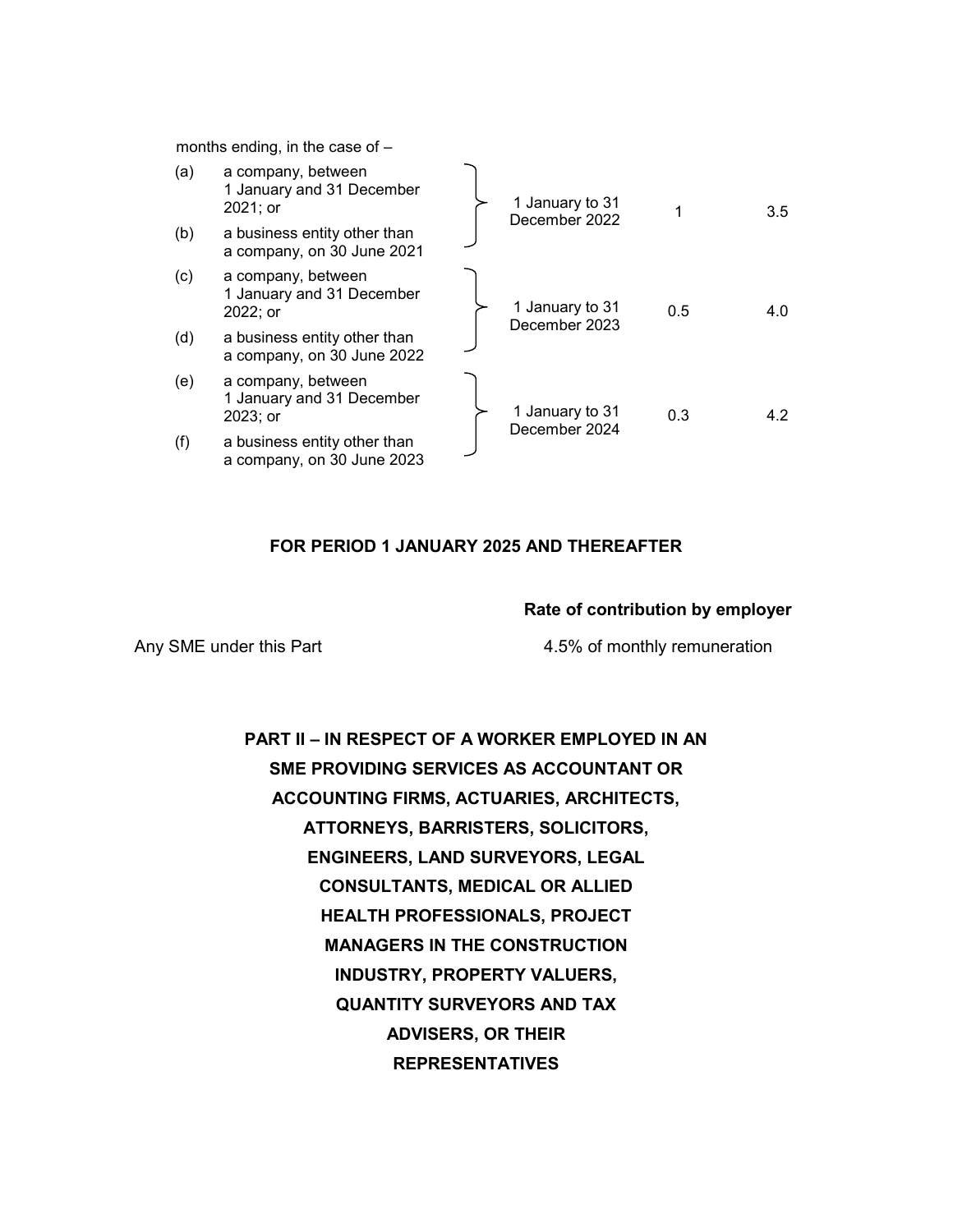Rate of contribution by employer 4.5% of monthly remuneration

# **PART III – IN RESPECT OF A WORKER EMPLOYED BY ANY OTHER EMPLOYER OTHER THAN AN SME SPECIFIED IN PARTS I AND II**

Rate of contribution by employer 4.5% of monthly remuneration

## **PART IV – BY SELF-EMPLOYED**

 $\frac{1}{2}$ 

Amount of contribution payable by a self employed

Not less than 500 nor more than 2,500 rupees per month

**Amended by** [\[GN No. 123 of 2020\]](https://supremecourt.govmu.org/get-doc-link/GN_No._123_of_2020)

**SECOND SCHEDULE**

[Regulation 4]

# **PORTABLE RETIREMENT GRATUITY FUND**

**APPLICATION FOR PAYMENT OF GRATUITY**

**PART I**

# **Sub-Part A** - **IN CASE OF RETIREMENT OF A WORKER**

**PARTICULARS OF WORKER**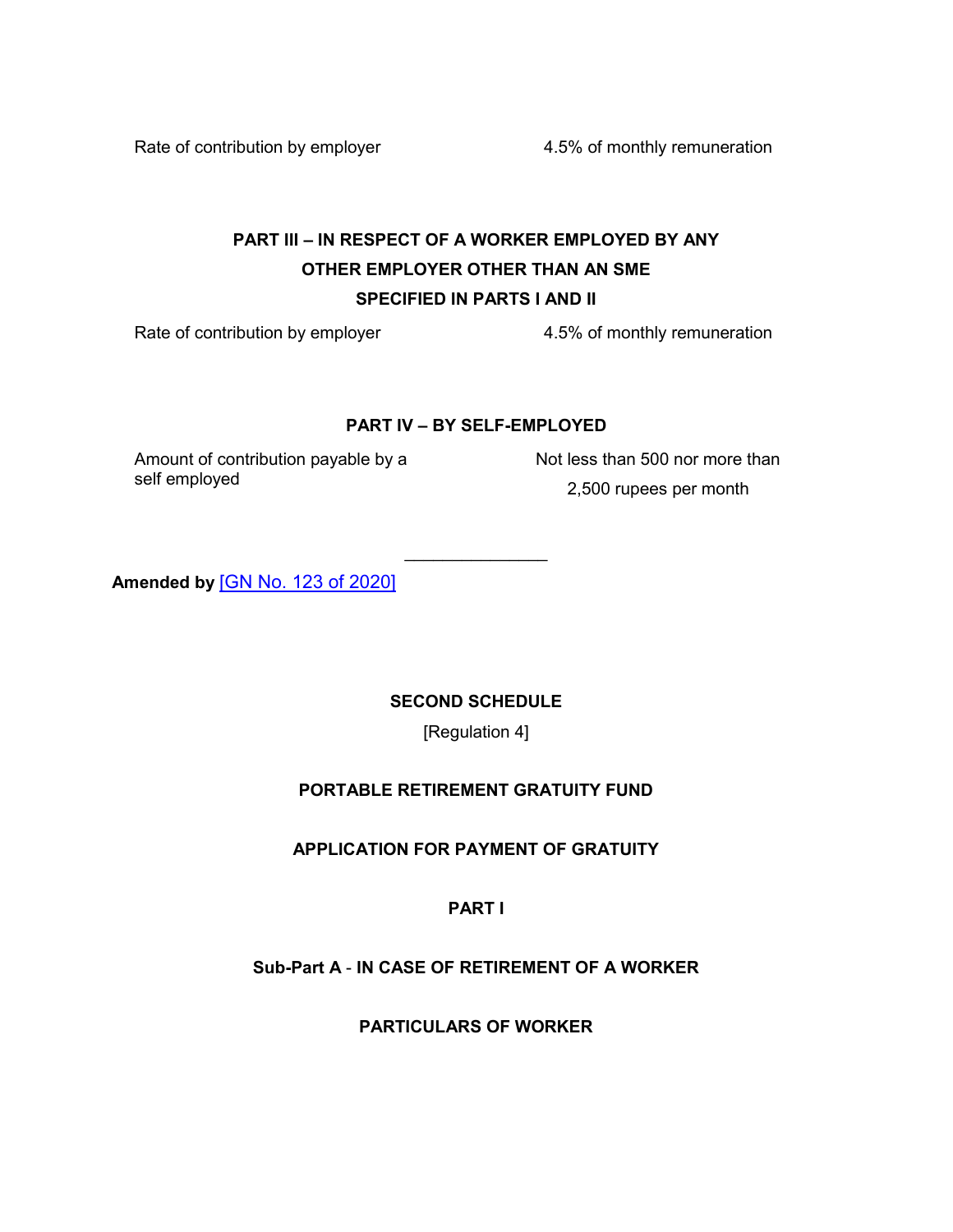| Title (Mr./Mrs./Miss.)* ………………………………………………………………………………… |  |
|---------------------------------------------------------|--|
|                                                         |  |
|                                                         |  |
|                                                         |  |
|                                                         |  |
|                                                         |  |
|                                                         |  |
|                                                         |  |

# **Sub-Part B - IN CASE OF DEATH OF A WORKER**

# **PARTICULARS OF APPLICANT**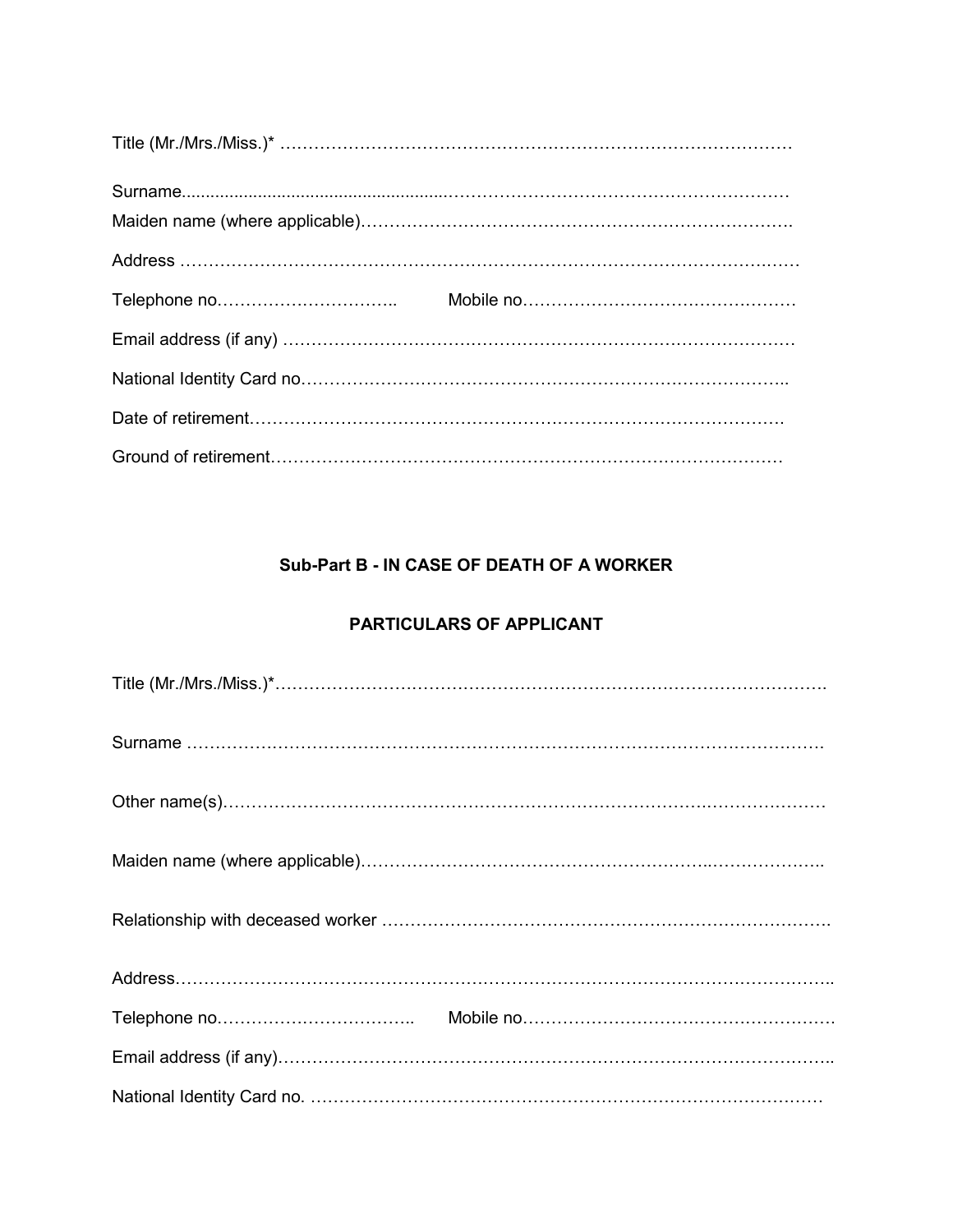Please attach a photocopy of the affidavit of succession

[The original of the affidavit of succession should be produced for verification]

| SN | Name of  | <b>Address</b> |                   | <b>Period of employment</b> |
|----|----------|----------------|-------------------|-----------------------------|
|    | employer |                |                   |                             |
|    |          |                | <b>From</b>       | To                          |
|    |          |                | (date/month/year) | (date/month/year)           |
| 1. |          |                |                   |                             |
| 2. |          |                |                   |                             |
| 3. |          |                |                   |                             |

**PART II – PARTICULARS OF EMPLOYER (S)**

## **PART III** - **PAYMENT DETAILS**

Please provide the following bank account details for payment

I declare that the information given by me in this form is correct and accurate. I understand that if any of the information is incorrect or misleading, or if I fail to disclose any relevant information, my application may be delayed or I may be required to submit a fresh application.

………………… …………………………………………………. Date **Signature/thumbprint of worker/applicant\*** 

**FOR OFFICIAL USE**